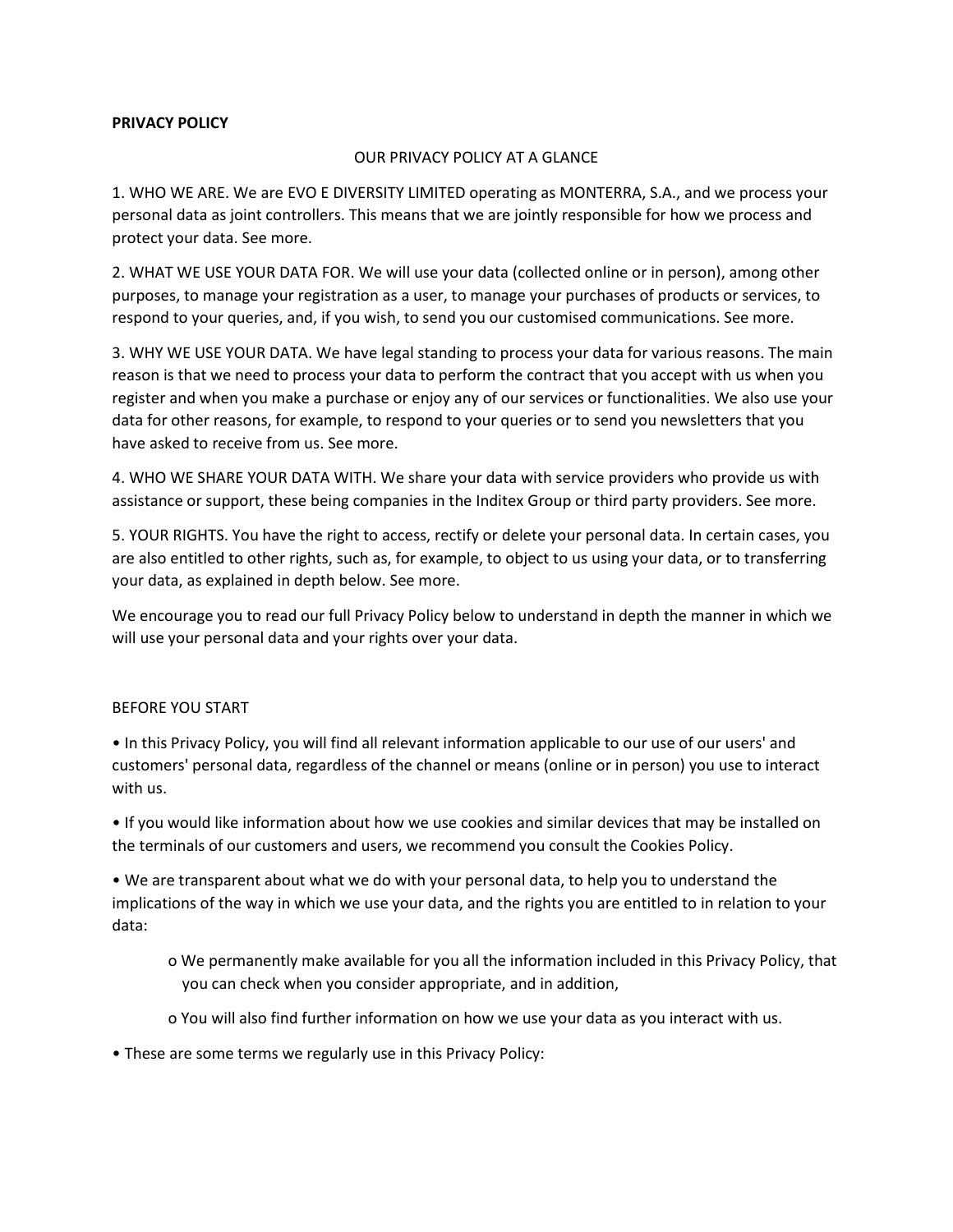- o When we speak about our Platform, we refer, in general, to any of the channels or means, digital or in person, you may have used to interact with us. The main ones are:
	- Our Website.

▪ Our App, this is, including both the mobile application you installed on your device and others we may use in our Platform.

**.** In person, in any of our Brick-and-Mortar Stores.

## **WHO IS THE CONTROLLER OF YOUR DATA?**

Your data controllers are:

- EVO E DIVERSITY LIMITED, a company currently registered and operating in South Africa the sale of MONTERRA brand products ("MONTERRA"):
	- o Email: plants@monterra.online

In other words, both EVO E DIVERSTY SOUTH AFRICA and MONTERRA (jointly "We", "Us" or "the Joint Controllers"), are Joint Controllers of the data. This means that we have regulated and are jointly responsible for processing and protecting your personal data.

## 2. WHY DO WE PROCESS YOUR PERSONAL DATA?

Depending on the purpose for which we process your data from time to time, as explained below, we need to process one or other data, which will in general be, depending on each case, as follows:

▪ your identity data (for example, your name, surname, image, language and country from which you interact with us, contact data, etc.);

▪ economic and transactions information (for example, your payment or card data, your physical address for purposes of delivery of your purchases, information on your purchases, orders, returns, etc.);

▪ connection, geolocation and/or browsing data (for example, the location data, the device identification number or the advertising ID, etc.);

▪ commercial information (for example, if you have subscribed to our newsletter),

**.** information about your tastes and preferences.

Remember that, when we ask you to fill in your personal data to give you access to any functionality or service of the Platform, we will mark certain fields as compulsory, since this is information that we need to be able to provide the service or give you access to the functionality in question. Please take into account that, if you decide not to make such data available to us, you may be unable to complete your user registration or may not be able to enjoy those services or functionalities.

In specific cases, a third party may have provided us with information about you by using a feature or service on the Platform, for example by sending you a gift card or shipping an order to your address.

In these cases, we only process your data where relevant to this feature or service, as stated in this Privacy Policy.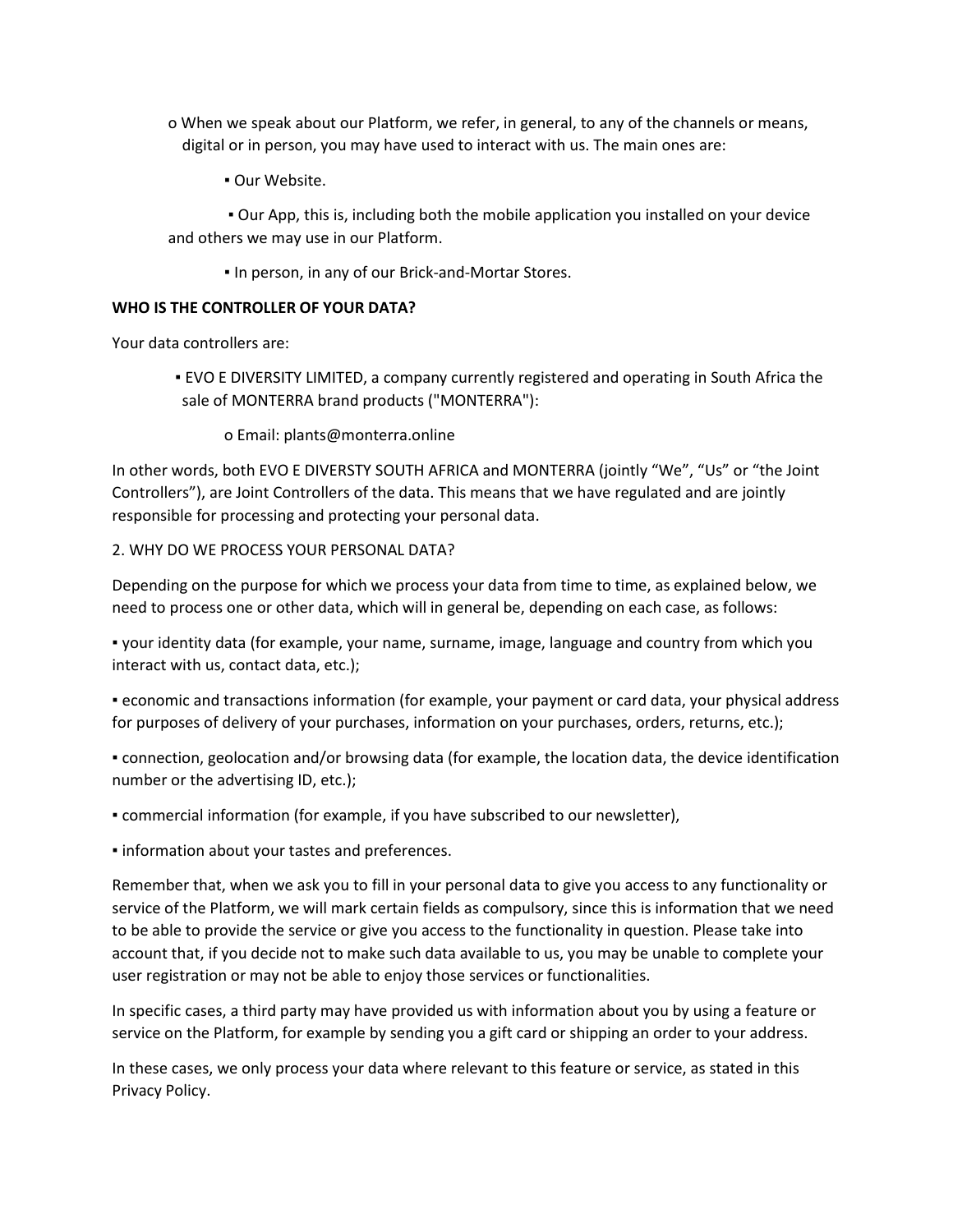In other cases, we may collect information passively, as we may use tracking tools like browser cookies and other similar technology on our Platform and in communications we send you.

In specific cases, a third party may have provided us with information about you by using a feature or service on the Platform, for example by sending you a gift card or shipping an order to your address. In these cases, we only process your data where relevant to this feature or service, as stated in this Privacy Policy.

| <b>PURPOSE</b>                    | + info                                                                                                                                                                                                                                                                                 |
|-----------------------------------|----------------------------------------------------------------------------------------------------------------------------------------------------------------------------------------------------------------------------------------------------------------------------------------|
| 1. To manage your registration as | If you decide to become a registered user of our Platform, we                                                                                                                                                                                                                          |
| user of the Platform              | need to process your data to identify you as a user of the                                                                                                                                                                                                                             |
|                                   | Platform and grant you access to its various functionalities,                                                                                                                                                                                                                          |
|                                   | products and services available to you as a registered user. You                                                                                                                                                                                                                       |
|                                   | may cancel your registered user account at any time by                                                                                                                                                                                                                                 |
|                                   | contacting us through Customer Service.                                                                                                                                                                                                                                                |
|                                   | We hereby inform you that the data we gather regarding your<br>activity, which have been collected through the different<br>channels of the Platform and which include your purchases, shall<br>remain linked to your account so that all the information can be<br>accessed together. |
|                                   | You have the possibility to use the login or sign in through a social<br>network or another collaborator that enables this service (social                                                                                                                                             |
|                                   | login) when it is available on our login/sign in screen, either to                                                                                                                                                                                                                     |
|                                   | link the social login to your account or by registering a new one.                                                                                                                                                                                                                     |
|                                   | In that case, your login credentials, as well as your name and<br>email / phone number (you might need to authorize it), will be                                                                                                                                                       |
|                                   | imported from your social network or collaborator account. By                                                                                                                                                                                                                          |
|                                   | using this login option, these third parties may send us certain                                                                                                                                                                                                                       |
|                                   | additional information about your public profile, such as: your                                                                                                                                                                                                                        |
|                                   | name, gender, approximate age or profile photograph, according                                                                                                                                                                                                                         |
|                                   | to the terms of use from the social network / collaborator, which                                                                                                                                                                                                                      |
|                                   | we recommend you read carefully. Unless you give us your                                                                                                                                                                                                                               |
|                                   | authorization, we will not retain this additional data. Likewise,                                                                                                                                                                                                                      |
|                                   | the use of this functionality may imply that you provide certain                                                                                                                                                                                                                       |
|                                   | information about your activity to the social network or the                                                                                                                                                                                                                           |
|                                   | collaborator. In any case, we recommend that you review your                                                                                                                                                                                                                           |
|                                   | privacy settings and the privacy policies of the collaborator or                                                                                                                                                                                                                       |
|                                   | social network to learn how these third parties process your data.                                                                                                                                                                                                                     |
| 2. For the development,           | This purpose includes processing your data, mainly:                                                                                                                                                                                                                                    |
| performance and execution of      |                                                                                                                                                                                                                                                                                        |
| the purchase or services contract | . To contact you for updates or informative notices related to                                                                                                                                                                                                                         |
| that you executed with Us on the  | the contracted functionalities, products or services, including                                                                                                                                                                                                                        |
| Platform                          |                                                                                                                                                                                                                                                                                        |

Depending on how you interact with our Platform, i.e., depending on the services, products or functionalities that you wish to enjoy, we will process your personal data for the following purposes: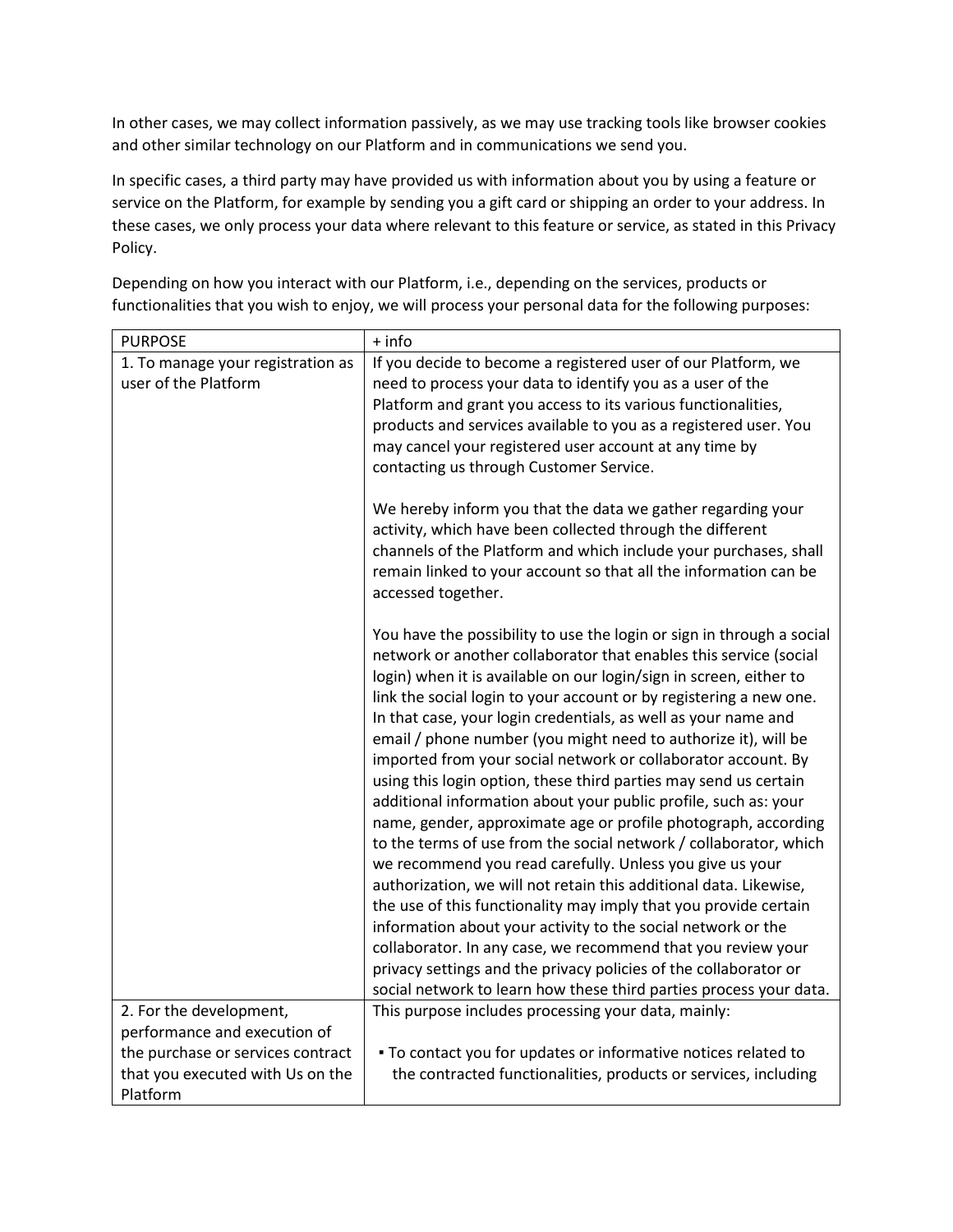|                            | quality surveys and to be able to establish the degree of            |
|----------------------------|----------------------------------------------------------------------|
|                            |                                                                      |
|                            | customer satisfaction with the provided service;                     |
|                            |                                                                      |
|                            | . To manage payment of the products that you purchase,               |
|                            | regardless of the payment procedure used. For example:               |
|                            |                                                                      |
|                            | . If on purchasing any of our products through the Website or        |
|                            | the App, you opt to activate the functionality of save your          |
|                            | payment data and your shipment address for future purchases          |
|                            | (where this feature available), we need to process the               |
|                            | indicated data for activation and development of that                |
|                            | functionality. Consent to the activation of this functionality       |
|                            | enables your autocompleted payment data to appear in                 |
|                            | subsequent purchases so that you do not need to introduce            |
|                            |                                                                      |
|                            | them in each new process, and these data will be deemed              |
|                            | valid and effective for subsequent purchases. You may change         |
|                            | or cancel your payment data at any time through the section          |
|                            | on payment information, either of your Website registered            |
|                            | user account, or of the My Account section of the App.               |
|                            |                                                                      |
|                            | . To activate the mechanisms necessary to prevent and detect         |
|                            | unauthorised uses of the Platform (for example, during the           |
|                            | purchase and returns process) as well as potential fraud being       |
|                            | committed against you and/or against us. If we consider that         |
|                            | the transaction may be fraudulent or we detect abnormal              |
|                            | behaviour which indicates attempted fraudulent use of our            |
|                            | features, products or services, this processing may result in        |
|                            | consequences such as the blocking of the transaction or the          |
|                            | deletion of your user account.                                       |
|                            |                                                                      |
|                            | . To manage potential exchanges or returns after you have            |
|                            | purchased and manage requests of availability information for        |
|                            | articles, depending on the availability of such options from time    |
|                            | to time. 5 PURPOSE + info · For invoicing purposes and to make       |
|                            |                                                                      |
|                            | available to you the tickets and invoices of the purchases you       |
|                            | have made through the Platform.                                      |
|                            | . To ensure that you are able to use other available functionalities |
|                            | or services, such as the purchase, receipt, management and use       |
|                            | of the Gift Card or of the Gift Voucher, and to afford you access    |
|                            | and use of the Wi-Fi that we make available to our customers at      |
|                            | Brick-and-Mortar Stores.                                             |
|                            | . To be able to offer you through the App specific services (such    |
|                            | as item finder, reserve a fitting room, etc.) available in some      |
|                            | Brick-andMortar Stores, we may process your location and             |
|                            | contact data.                                                        |
| 3. To meet requests or     | We only process the personal data that are strictly necessary to     |
| applications that you make | manage or resolve your request or application.                       |
|                            |                                                                      |
|                            |                                                                      |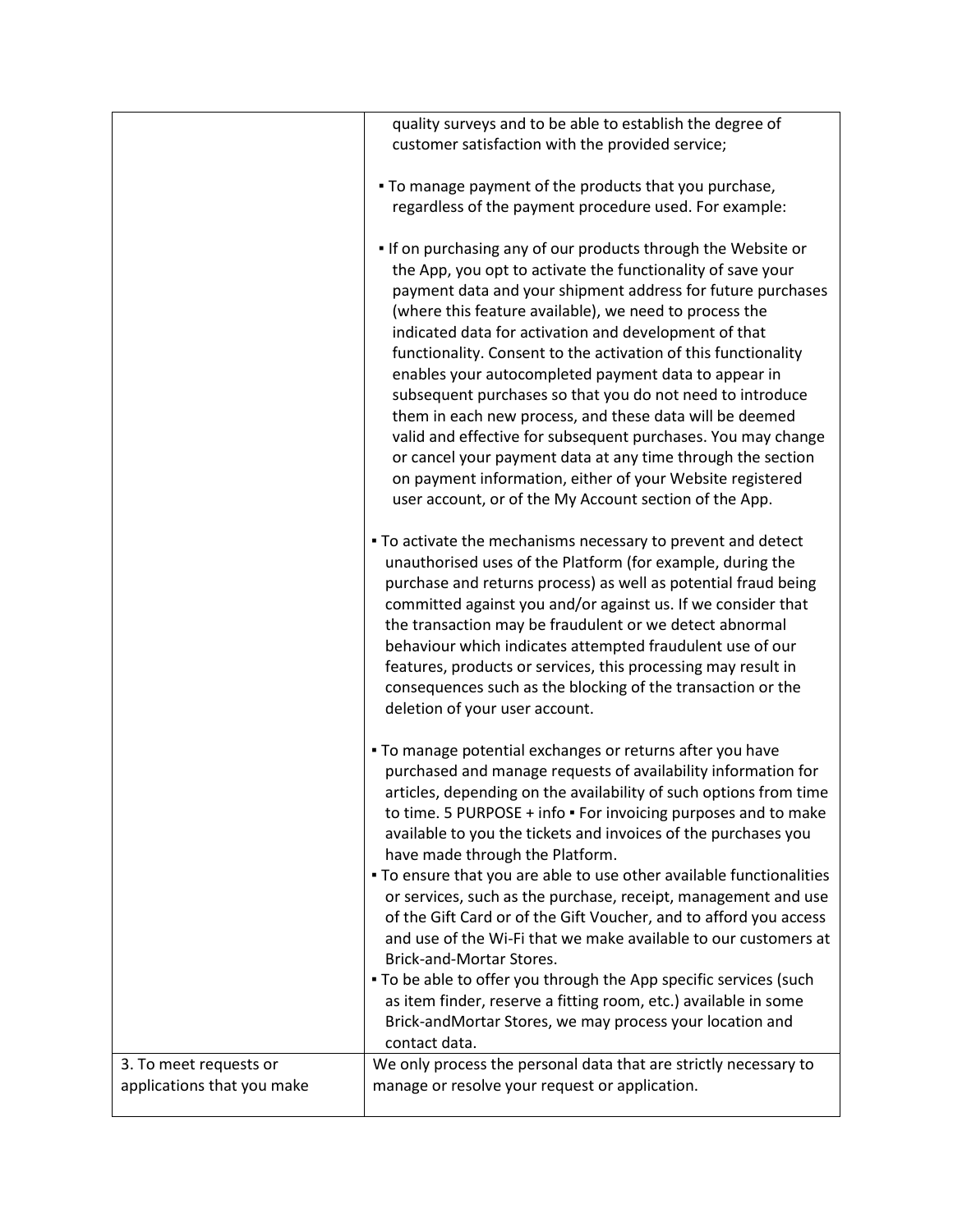| channels<br>Support through the chat service of a social network or another<br>collaborator, some of your personal data such as your name or<br>user name, will be imported from your social network or<br>collaborator account. Also, bear in mind that the data you submit<br>on this service will be available to your social network or<br>collaborator and subject to their privacy policies, therefore We<br>recommend you to review your privacy settings and to read the<br>social network or collaborator privacy policies to obtain more<br>detailed information about the use they make of your personal<br>data when using their services.<br>This purpose includes the processing of your data, mainly, for:<br>4. For marketing purposes.<br>. Personalising the services we offer you and enabling us to give<br>you recommendations based on your interactions with us on<br>the Platform and an analysis of your user profile (for example,<br>based on your purchase and browsing history).<br>. If and when you subscribe to our Newsletter, we will process<br>your personal data to manage your subscription, including to<br>send customised information on our products or services<br>through various means (such as e-mail or SMS). We may also<br>make available to you this information through push<br>notifications in case you have activated them in your device.<br>- Accordingly, please take into account that this data<br>processing implies analysis of your user or customer<br>profile to establish your preferences and therefore which<br>products and services are most suited to your style when<br>sending you information. For example, based on your<br>purchases and browsing history (i.e., depending on the<br>articles that you clicked), we will make suggestions on<br>products that we believe may interest you and, if you are a<br>registered user, we will provide you with the "recover<br>cart" functionality.<br>. Remember that you may unsubscribe from the Newsletter<br>at any time without cost through the "Newsletter" section<br>of the Platform, in addition to through the instructions<br>that we provide you with in each notice. If you do not<br>want to receive push notifications, you can deactivate this<br>option in your device. . Show you ads on the Internet<br>which you may see when visiting websites and apps, for<br>example, on social media. The ads you see may be<br>random, but on other occasions they may be ads related<br>to your preferences or purchase and browsing history. • If<br>you use social media, we may provide the companies with<br>which we collaborate certain information so that they can<br>show you our brand ads and, in general, offer you and<br>users like you advertisements which take into account<br>your profile on said social media sites. If you want | through the Customer Support | If it is available and you choose to communicate with Customer |
|----------------------------------------------------------------------------------------------------------------------------------------------------------------------------------------------------------------------------------------------------------------------------------------------------------------------------------------------------------------------------------------------------------------------------------------------------------------------------------------------------------------------------------------------------------------------------------------------------------------------------------------------------------------------------------------------------------------------------------------------------------------------------------------------------------------------------------------------------------------------------------------------------------------------------------------------------------------------------------------------------------------------------------------------------------------------------------------------------------------------------------------------------------------------------------------------------------------------------------------------------------------------------------------------------------------------------------------------------------------------------------------------------------------------------------------------------------------------------------------------------------------------------------------------------------------------------------------------------------------------------------------------------------------------------------------------------------------------------------------------------------------------------------------------------------------------------------------------------------------------------------------------------------------------------------------------------------------------------------------------------------------------------------------------------------------------------------------------------------------------------------------------------------------------------------------------------------------------------------------------------------------------------------------------------------------------------------------------------------------------------------------------------------------------------------------------------------------------------------------------------------------------------------------------------------------------------------------------------------------------------------------------------------------------------------------------------------------------------------------------------------------------------------------------------------------------------------------------------------------------------------------|------------------------------|----------------------------------------------------------------|
|                                                                                                                                                                                                                                                                                                                                                                                                                                                                                                                                                                                                                                                                                                                                                                                                                                                                                                                                                                                                                                                                                                                                                                                                                                                                                                                                                                                                                                                                                                                                                                                                                                                                                                                                                                                                                                                                                                                                                                                                                                                                                                                                                                                                                                                                                                                                                                                                                                                                                                                                                                                                                                                                                                                                                                                                                                                                                        |                              |                                                                |
|                                                                                                                                                                                                                                                                                                                                                                                                                                                                                                                                                                                                                                                                                                                                                                                                                                                                                                                                                                                                                                                                                                                                                                                                                                                                                                                                                                                                                                                                                                                                                                                                                                                                                                                                                                                                                                                                                                                                                                                                                                                                                                                                                                                                                                                                                                                                                                                                                                                                                                                                                                                                                                                                                                                                                                                                                                                                                        |                              |                                                                |
|                                                                                                                                                                                                                                                                                                                                                                                                                                                                                                                                                                                                                                                                                                                                                                                                                                                                                                                                                                                                                                                                                                                                                                                                                                                                                                                                                                                                                                                                                                                                                                                                                                                                                                                                                                                                                                                                                                                                                                                                                                                                                                                                                                                                                                                                                                                                                                                                                                                                                                                                                                                                                                                                                                                                                                                                                                                                                        |                              |                                                                |
|                                                                                                                                                                                                                                                                                                                                                                                                                                                                                                                                                                                                                                                                                                                                                                                                                                                                                                                                                                                                                                                                                                                                                                                                                                                                                                                                                                                                                                                                                                                                                                                                                                                                                                                                                                                                                                                                                                                                                                                                                                                                                                                                                                                                                                                                                                                                                                                                                                                                                                                                                                                                                                                                                                                                                                                                                                                                                        |                              |                                                                |
|                                                                                                                                                                                                                                                                                                                                                                                                                                                                                                                                                                                                                                                                                                                                                                                                                                                                                                                                                                                                                                                                                                                                                                                                                                                                                                                                                                                                                                                                                                                                                                                                                                                                                                                                                                                                                                                                                                                                                                                                                                                                                                                                                                                                                                                                                                                                                                                                                                                                                                                                                                                                                                                                                                                                                                                                                                                                                        |                              |                                                                |
|                                                                                                                                                                                                                                                                                                                                                                                                                                                                                                                                                                                                                                                                                                                                                                                                                                                                                                                                                                                                                                                                                                                                                                                                                                                                                                                                                                                                                                                                                                                                                                                                                                                                                                                                                                                                                                                                                                                                                                                                                                                                                                                                                                                                                                                                                                                                                                                                                                                                                                                                                                                                                                                                                                                                                                                                                                                                                        |                              |                                                                |
|                                                                                                                                                                                                                                                                                                                                                                                                                                                                                                                                                                                                                                                                                                                                                                                                                                                                                                                                                                                                                                                                                                                                                                                                                                                                                                                                                                                                                                                                                                                                                                                                                                                                                                                                                                                                                                                                                                                                                                                                                                                                                                                                                                                                                                                                                                                                                                                                                                                                                                                                                                                                                                                                                                                                                                                                                                                                                        |                              |                                                                |
|                                                                                                                                                                                                                                                                                                                                                                                                                                                                                                                                                                                                                                                                                                                                                                                                                                                                                                                                                                                                                                                                                                                                                                                                                                                                                                                                                                                                                                                                                                                                                                                                                                                                                                                                                                                                                                                                                                                                                                                                                                                                                                                                                                                                                                                                                                                                                                                                                                                                                                                                                                                                                                                                                                                                                                                                                                                                                        |                              |                                                                |
|                                                                                                                                                                                                                                                                                                                                                                                                                                                                                                                                                                                                                                                                                                                                                                                                                                                                                                                                                                                                                                                                                                                                                                                                                                                                                                                                                                                                                                                                                                                                                                                                                                                                                                                                                                                                                                                                                                                                                                                                                                                                                                                                                                                                                                                                                                                                                                                                                                                                                                                                                                                                                                                                                                                                                                                                                                                                                        |                              |                                                                |
|                                                                                                                                                                                                                                                                                                                                                                                                                                                                                                                                                                                                                                                                                                                                                                                                                                                                                                                                                                                                                                                                                                                                                                                                                                                                                                                                                                                                                                                                                                                                                                                                                                                                                                                                                                                                                                                                                                                                                                                                                                                                                                                                                                                                                                                                                                                                                                                                                                                                                                                                                                                                                                                                                                                                                                                                                                                                                        |                              |                                                                |
|                                                                                                                                                                                                                                                                                                                                                                                                                                                                                                                                                                                                                                                                                                                                                                                                                                                                                                                                                                                                                                                                                                                                                                                                                                                                                                                                                                                                                                                                                                                                                                                                                                                                                                                                                                                                                                                                                                                                                                                                                                                                                                                                                                                                                                                                                                                                                                                                                                                                                                                                                                                                                                                                                                                                                                                                                                                                                        |                              |                                                                |
|                                                                                                                                                                                                                                                                                                                                                                                                                                                                                                                                                                                                                                                                                                                                                                                                                                                                                                                                                                                                                                                                                                                                                                                                                                                                                                                                                                                                                                                                                                                                                                                                                                                                                                                                                                                                                                                                                                                                                                                                                                                                                                                                                                                                                                                                                                                                                                                                                                                                                                                                                                                                                                                                                                                                                                                                                                                                                        |                              |                                                                |
|                                                                                                                                                                                                                                                                                                                                                                                                                                                                                                                                                                                                                                                                                                                                                                                                                                                                                                                                                                                                                                                                                                                                                                                                                                                                                                                                                                                                                                                                                                                                                                                                                                                                                                                                                                                                                                                                                                                                                                                                                                                                                                                                                                                                                                                                                                                                                                                                                                                                                                                                                                                                                                                                                                                                                                                                                                                                                        |                              |                                                                |
|                                                                                                                                                                                                                                                                                                                                                                                                                                                                                                                                                                                                                                                                                                                                                                                                                                                                                                                                                                                                                                                                                                                                                                                                                                                                                                                                                                                                                                                                                                                                                                                                                                                                                                                                                                                                                                                                                                                                                                                                                                                                                                                                                                                                                                                                                                                                                                                                                                                                                                                                                                                                                                                                                                                                                                                                                                                                                        |                              |                                                                |
|                                                                                                                                                                                                                                                                                                                                                                                                                                                                                                                                                                                                                                                                                                                                                                                                                                                                                                                                                                                                                                                                                                                                                                                                                                                                                                                                                                                                                                                                                                                                                                                                                                                                                                                                                                                                                                                                                                                                                                                                                                                                                                                                                                                                                                                                                                                                                                                                                                                                                                                                                                                                                                                                                                                                                                                                                                                                                        |                              |                                                                |
|                                                                                                                                                                                                                                                                                                                                                                                                                                                                                                                                                                                                                                                                                                                                                                                                                                                                                                                                                                                                                                                                                                                                                                                                                                                                                                                                                                                                                                                                                                                                                                                                                                                                                                                                                                                                                                                                                                                                                                                                                                                                                                                                                                                                                                                                                                                                                                                                                                                                                                                                                                                                                                                                                                                                                                                                                                                                                        |                              |                                                                |
|                                                                                                                                                                                                                                                                                                                                                                                                                                                                                                                                                                                                                                                                                                                                                                                                                                                                                                                                                                                                                                                                                                                                                                                                                                                                                                                                                                                                                                                                                                                                                                                                                                                                                                                                                                                                                                                                                                                                                                                                                                                                                                                                                                                                                                                                                                                                                                                                                                                                                                                                                                                                                                                                                                                                                                                                                                                                                        |                              |                                                                |
|                                                                                                                                                                                                                                                                                                                                                                                                                                                                                                                                                                                                                                                                                                                                                                                                                                                                                                                                                                                                                                                                                                                                                                                                                                                                                                                                                                                                                                                                                                                                                                                                                                                                                                                                                                                                                                                                                                                                                                                                                                                                                                                                                                                                                                                                                                                                                                                                                                                                                                                                                                                                                                                                                                                                                                                                                                                                                        |                              |                                                                |
|                                                                                                                                                                                                                                                                                                                                                                                                                                                                                                                                                                                                                                                                                                                                                                                                                                                                                                                                                                                                                                                                                                                                                                                                                                                                                                                                                                                                                                                                                                                                                                                                                                                                                                                                                                                                                                                                                                                                                                                                                                                                                                                                                                                                                                                                                                                                                                                                                                                                                                                                                                                                                                                                                                                                                                                                                                                                                        |                              |                                                                |
|                                                                                                                                                                                                                                                                                                                                                                                                                                                                                                                                                                                                                                                                                                                                                                                                                                                                                                                                                                                                                                                                                                                                                                                                                                                                                                                                                                                                                                                                                                                                                                                                                                                                                                                                                                                                                                                                                                                                                                                                                                                                                                                                                                                                                                                                                                                                                                                                                                                                                                                                                                                                                                                                                                                                                                                                                                                                                        |                              |                                                                |
|                                                                                                                                                                                                                                                                                                                                                                                                                                                                                                                                                                                                                                                                                                                                                                                                                                                                                                                                                                                                                                                                                                                                                                                                                                                                                                                                                                                                                                                                                                                                                                                                                                                                                                                                                                                                                                                                                                                                                                                                                                                                                                                                                                                                                                                                                                                                                                                                                                                                                                                                                                                                                                                                                                                                                                                                                                                                                        |                              |                                                                |
|                                                                                                                                                                                                                                                                                                                                                                                                                                                                                                                                                                                                                                                                                                                                                                                                                                                                                                                                                                                                                                                                                                                                                                                                                                                                                                                                                                                                                                                                                                                                                                                                                                                                                                                                                                                                                                                                                                                                                                                                                                                                                                                                                                                                                                                                                                                                                                                                                                                                                                                                                                                                                                                                                                                                                                                                                                                                                        |                              |                                                                |
|                                                                                                                                                                                                                                                                                                                                                                                                                                                                                                                                                                                                                                                                                                                                                                                                                                                                                                                                                                                                                                                                                                                                                                                                                                                                                                                                                                                                                                                                                                                                                                                                                                                                                                                                                                                                                                                                                                                                                                                                                                                                                                                                                                                                                                                                                                                                                                                                                                                                                                                                                                                                                                                                                                                                                                                                                                                                                        |                              |                                                                |
|                                                                                                                                                                                                                                                                                                                                                                                                                                                                                                                                                                                                                                                                                                                                                                                                                                                                                                                                                                                                                                                                                                                                                                                                                                                                                                                                                                                                                                                                                                                                                                                                                                                                                                                                                                                                                                                                                                                                                                                                                                                                                                                                                                                                                                                                                                                                                                                                                                                                                                                                                                                                                                                                                                                                                                                                                                                                                        |                              |                                                                |
|                                                                                                                                                                                                                                                                                                                                                                                                                                                                                                                                                                                                                                                                                                                                                                                                                                                                                                                                                                                                                                                                                                                                                                                                                                                                                                                                                                                                                                                                                                                                                                                                                                                                                                                                                                                                                                                                                                                                                                                                                                                                                                                                                                                                                                                                                                                                                                                                                                                                                                                                                                                                                                                                                                                                                                                                                                                                                        |                              |                                                                |
|                                                                                                                                                                                                                                                                                                                                                                                                                                                                                                                                                                                                                                                                                                                                                                                                                                                                                                                                                                                                                                                                                                                                                                                                                                                                                                                                                                                                                                                                                                                                                                                                                                                                                                                                                                                                                                                                                                                                                                                                                                                                                                                                                                                                                                                                                                                                                                                                                                                                                                                                                                                                                                                                                                                                                                                                                                                                                        |                              |                                                                |
|                                                                                                                                                                                                                                                                                                                                                                                                                                                                                                                                                                                                                                                                                                                                                                                                                                                                                                                                                                                                                                                                                                                                                                                                                                                                                                                                                                                                                                                                                                                                                                                                                                                                                                                                                                                                                                                                                                                                                                                                                                                                                                                                                                                                                                                                                                                                                                                                                                                                                                                                                                                                                                                                                                                                                                                                                                                                                        |                              |                                                                |
|                                                                                                                                                                                                                                                                                                                                                                                                                                                                                                                                                                                                                                                                                                                                                                                                                                                                                                                                                                                                                                                                                                                                                                                                                                                                                                                                                                                                                                                                                                                                                                                                                                                                                                                                                                                                                                                                                                                                                                                                                                                                                                                                                                                                                                                                                                                                                                                                                                                                                                                                                                                                                                                                                                                                                                                                                                                                                        |                              |                                                                |
|                                                                                                                                                                                                                                                                                                                                                                                                                                                                                                                                                                                                                                                                                                                                                                                                                                                                                                                                                                                                                                                                                                                                                                                                                                                                                                                                                                                                                                                                                                                                                                                                                                                                                                                                                                                                                                                                                                                                                                                                                                                                                                                                                                                                                                                                                                                                                                                                                                                                                                                                                                                                                                                                                                                                                                                                                                                                                        |                              |                                                                |
|                                                                                                                                                                                                                                                                                                                                                                                                                                                                                                                                                                                                                                                                                                                                                                                                                                                                                                                                                                                                                                                                                                                                                                                                                                                                                                                                                                                                                                                                                                                                                                                                                                                                                                                                                                                                                                                                                                                                                                                                                                                                                                                                                                                                                                                                                                                                                                                                                                                                                                                                                                                                                                                                                                                                                                                                                                                                                        |                              |                                                                |
|                                                                                                                                                                                                                                                                                                                                                                                                                                                                                                                                                                                                                                                                                                                                                                                                                                                                                                                                                                                                                                                                                                                                                                                                                                                                                                                                                                                                                                                                                                                                                                                                                                                                                                                                                                                                                                                                                                                                                                                                                                                                                                                                                                                                                                                                                                                                                                                                                                                                                                                                                                                                                                                                                                                                                                                                                                                                                        |                              |                                                                |
|                                                                                                                                                                                                                                                                                                                                                                                                                                                                                                                                                                                                                                                                                                                                                                                                                                                                                                                                                                                                                                                                                                                                                                                                                                                                                                                                                                                                                                                                                                                                                                                                                                                                                                                                                                                                                                                                                                                                                                                                                                                                                                                                                                                                                                                                                                                                                                                                                                                                                                                                                                                                                                                                                                                                                                                                                                                                                        |                              |                                                                |
|                                                                                                                                                                                                                                                                                                                                                                                                                                                                                                                                                                                                                                                                                                                                                                                                                                                                                                                                                                                                                                                                                                                                                                                                                                                                                                                                                                                                                                                                                                                                                                                                                                                                                                                                                                                                                                                                                                                                                                                                                                                                                                                                                                                                                                                                                                                                                                                                                                                                                                                                                                                                                                                                                                                                                                                                                                                                                        |                              |                                                                |
|                                                                                                                                                                                                                                                                                                                                                                                                                                                                                                                                                                                                                                                                                                                                                                                                                                                                                                                                                                                                                                                                                                                                                                                                                                                                                                                                                                                                                                                                                                                                                                                                                                                                                                                                                                                                                                                                                                                                                                                                                                                                                                                                                                                                                                                                                                                                                                                                                                                                                                                                                                                                                                                                                                                                                                                                                                                                                        |                              |                                                                |
|                                                                                                                                                                                                                                                                                                                                                                                                                                                                                                                                                                                                                                                                                                                                                                                                                                                                                                                                                                                                                                                                                                                                                                                                                                                                                                                                                                                                                                                                                                                                                                                                                                                                                                                                                                                                                                                                                                                                                                                                                                                                                                                                                                                                                                                                                                                                                                                                                                                                                                                                                                                                                                                                                                                                                                                                                                                                                        |                              |                                                                |
|                                                                                                                                                                                                                                                                                                                                                                                                                                                                                                                                                                                                                                                                                                                                                                                                                                                                                                                                                                                                                                                                                                                                                                                                                                                                                                                                                                                                                                                                                                                                                                                                                                                                                                                                                                                                                                                                                                                                                                                                                                                                                                                                                                                                                                                                                                                                                                                                                                                                                                                                                                                                                                                                                                                                                                                                                                                                                        |                              |                                                                |
|                                                                                                                                                                                                                                                                                                                                                                                                                                                                                                                                                                                                                                                                                                                                                                                                                                                                                                                                                                                                                                                                                                                                                                                                                                                                                                                                                                                                                                                                                                                                                                                                                                                                                                                                                                                                                                                                                                                                                                                                                                                                                                                                                                                                                                                                                                                                                                                                                                                                                                                                                                                                                                                                                                                                                                                                                                                                                        |                              |                                                                |
|                                                                                                                                                                                                                                                                                                                                                                                                                                                                                                                                                                                                                                                                                                                                                                                                                                                                                                                                                                                                                                                                                                                                                                                                                                                                                                                                                                                                                                                                                                                                                                                                                                                                                                                                                                                                                                                                                                                                                                                                                                                                                                                                                                                                                                                                                                                                                                                                                                                                                                                                                                                                                                                                                                                                                                                                                                                                                        |                              |                                                                |
|                                                                                                                                                                                                                                                                                                                                                                                                                                                                                                                                                                                                                                                                                                                                                                                                                                                                                                                                                                                                                                                                                                                                                                                                                                                                                                                                                                                                                                                                                                                                                                                                                                                                                                                                                                                                                                                                                                                                                                                                                                                                                                                                                                                                                                                                                                                                                                                                                                                                                                                                                                                                                                                                                                                                                                                                                                                                                        |                              |                                                                |
|                                                                                                                                                                                                                                                                                                                                                                                                                                                                                                                                                                                                                                                                                                                                                                                                                                                                                                                                                                                                                                                                                                                                                                                                                                                                                                                                                                                                                                                                                                                                                                                                                                                                                                                                                                                                                                                                                                                                                                                                                                                                                                                                                                                                                                                                                                                                                                                                                                                                                                                                                                                                                                                                                                                                                                                                                                                                                        |                              |                                                                |
|                                                                                                                                                                                                                                                                                                                                                                                                                                                                                                                                                                                                                                                                                                                                                                                                                                                                                                                                                                                                                                                                                                                                                                                                                                                                                                                                                                                                                                                                                                                                                                                                                                                                                                                                                                                                                                                                                                                                                                                                                                                                                                                                                                                                                                                                                                                                                                                                                                                                                                                                                                                                                                                                                                                                                                                                                                                                                        |                              |                                                                |
|                                                                                                                                                                                                                                                                                                                                                                                                                                                                                                                                                                                                                                                                                                                                                                                                                                                                                                                                                                                                                                                                                                                                                                                                                                                                                                                                                                                                                                                                                                                                                                                                                                                                                                                                                                                                                                                                                                                                                                                                                                                                                                                                                                                                                                                                                                                                                                                                                                                                                                                                                                                                                                                                                                                                                                                                                                                                                        |                              |                                                                |
|                                                                                                                                                                                                                                                                                                                                                                                                                                                                                                                                                                                                                                                                                                                                                                                                                                                                                                                                                                                                                                                                                                                                                                                                                                                                                                                                                                                                                                                                                                                                                                                                                                                                                                                                                                                                                                                                                                                                                                                                                                                                                                                                                                                                                                                                                                                                                                                                                                                                                                                                                                                                                                                                                                                                                                                                                                                                                        |                              |                                                                |
|                                                                                                                                                                                                                                                                                                                                                                                                                                                                                                                                                                                                                                                                                                                                                                                                                                                                                                                                                                                                                                                                                                                                                                                                                                                                                                                                                                                                                                                                                                                                                                                                                                                                                                                                                                                                                                                                                                                                                                                                                                                                                                                                                                                                                                                                                                                                                                                                                                                                                                                                                                                                                                                                                                                                                                                                                                                                                        |                              |                                                                |
|                                                                                                                                                                                                                                                                                                                                                                                                                                                                                                                                                                                                                                                                                                                                                                                                                                                                                                                                                                                                                                                                                                                                                                                                                                                                                                                                                                                                                                                                                                                                                                                                                                                                                                                                                                                                                                                                                                                                                                                                                                                                                                                                                                                                                                                                                                                                                                                                                                                                                                                                                                                                                                                                                                                                                                                                                                                                                        |                              |                                                                |
|                                                                                                                                                                                                                                                                                                                                                                                                                                                                                                                                                                                                                                                                                                                                                                                                                                                                                                                                                                                                                                                                                                                                                                                                                                                                                                                                                                                                                                                                                                                                                                                                                                                                                                                                                                                                                                                                                                                                                                                                                                                                                                                                                                                                                                                                                                                                                                                                                                                                                                                                                                                                                                                                                                                                                                                                                                                                                        |                              | information about the use of your data and how                 |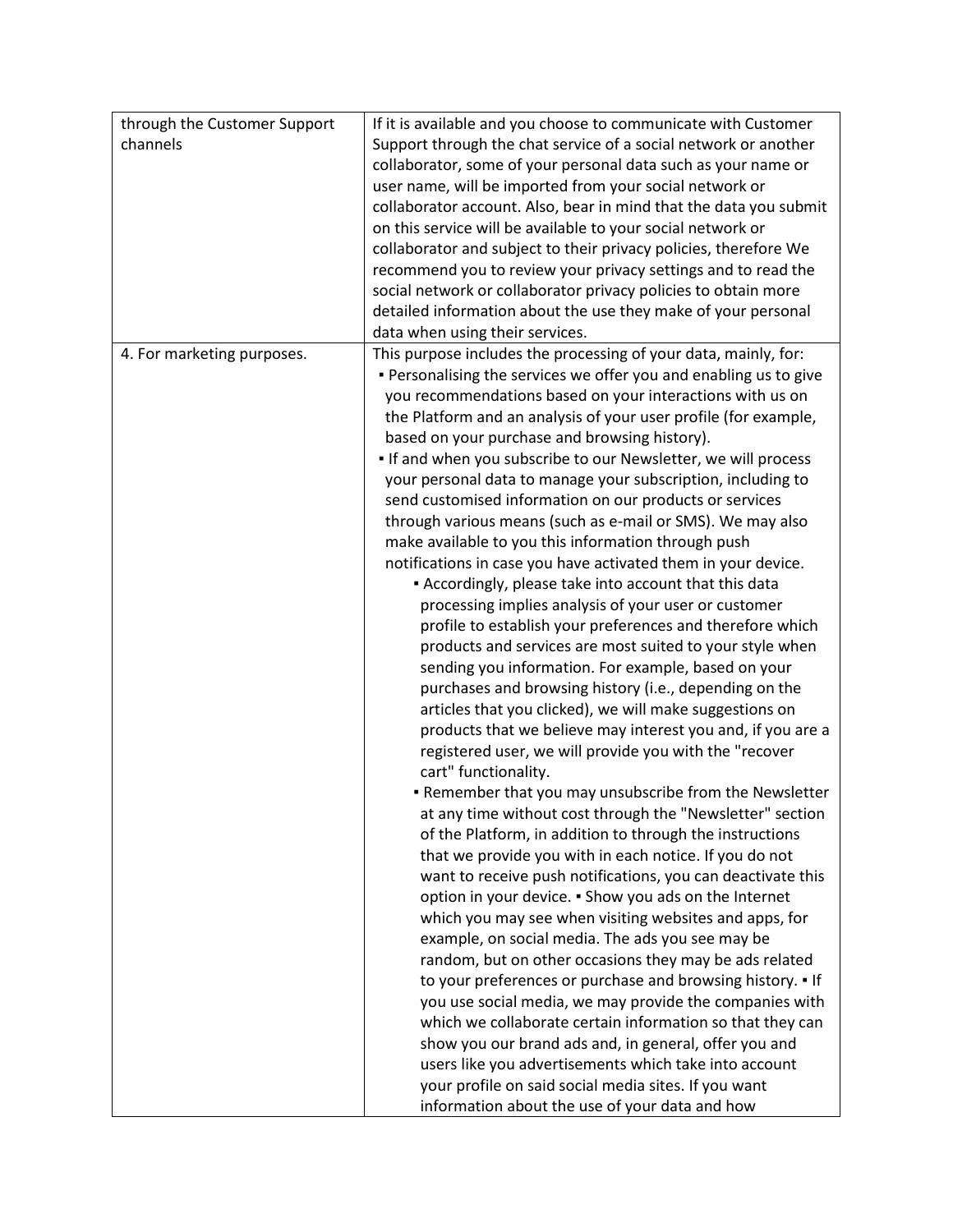| advertising works on social media, we recommend you          |
|--------------------------------------------------------------|
| review the privacy policies of the social media sites on     |
| which you have profiles.                                     |
| . We also use your data to carry out measurement and         |
| segment analyses on the ads which we show users on           |
| some of our collaborators' platforms. To do this we          |
| collaborate with these third parties who offer us the        |
| necessary technology (for example, cookies, pixels, SDK) to  |
|                                                              |
| use these services. Keep in mind that, although we do not    |
| provide identifying personal data to these collaborators,    |
| we do give them some form of identifier each time (for       |
| example, the advertising ID associated with the device, an   |
| identifier associated with a cookie, etc.) If you would like |
| more information in this respect, please review our          |
| Cookies Policy. Likewise, you can reset your advertising ID  |
| or disable personalised ads on your device, adjusting your   |
| preferences in settings section of your device.              |
| . Data enrichment: When we gather your personal data         |
| from a variety of sources, we may consolidate them under     |
| certain circumstances for the purpose of improving our       |
| understanding of your needs and preferences related to       |
| our products and services (including for the purposes of     |
| analyses, generating user profiles, marketing studies,       |
| quality surveys and improving our interactions with our      |
| customers). This refers, for example, to the way we may      |
| combine your information if you have a registered account    |
| and, using the same email linked to your account, you        |
| make a purchase as a guest, or to information which is       |
| automatically compiled (such as IP and MAC addresses or      |
| metadata) which we may link with the information you         |
| have provided us directly through your activity on the       |
| Platform or in any of our stores (for example, information   |
| related to your info purchases, whether in brick and         |
| mortar stores or online, your preferences, etc.). • To       |
| perform promotional actions (for example, for the            |
| organization of competitions or where available, to send     |
| the list of items stored to the e-mail you designate). On    |
|                                                              |
| participating in any promotional action, you authorise us    |
| to process the personal data that you have shared with us    |
| depending on the promotional action and disclose them        |
| through different media such as social networks or the       |
| Platform itself. In each promotional action in which you     |
| participate you will have available the terms and            |
| conditions where we will be providing more detailed          |
| information about the processing of your personal data. .    |
| To disseminate in the Platform or through our channels in    |
| the social networks photographs or pictures that you         |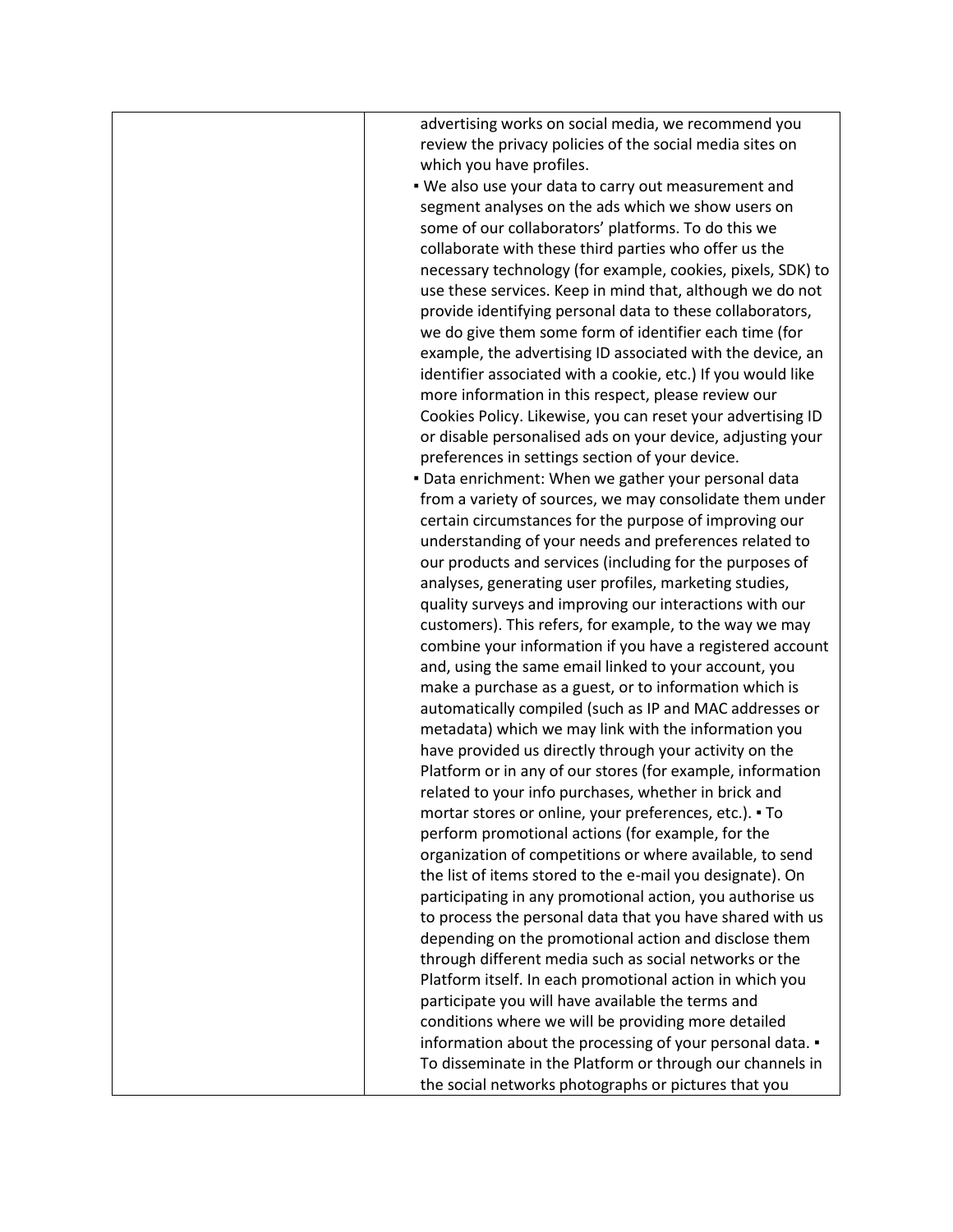|                                      | shared publicly, provided that you expressly give us your         |
|--------------------------------------|-------------------------------------------------------------------|
|                                      | consent for the purpose.                                          |
| 5. Analysis of usability and quality | If you access our Platform, we inform you that we will treat your |
| to improve our services              | browsing data for analytic and statistic purposes, i.e., to       |
|                                      | understand the manner in which users interact with our Platform   |
|                                      | and with the actions we implement on other websites and apps,     |
|                                      | so we can improve our services. In addition, we occasionally      |
|                                      | perform quality surveys and actions to know the degree of         |
|                                      | satisfaction of our customers and users and detect those areas in |
|                                      | which we may improve.                                             |

## **3. HOW ARE WE LEGALLY PERMITTED TO PROCESS YOUR DATA?**

The legal terms on which we are permitted to process your personal data also depends on the purpose for which we process them, as explained in the following table:

| Purpose                         | Legal standing                                                                                                                        |
|---------------------------------|---------------------------------------------------------------------------------------------------------------------------------------|
| 1. To manage your Platform user | We process your data because this is necessary on the terms                                                                           |
| registration                    | regulating the use of the Platform. In other words, for you to be                                                                     |
|                                 | able to register as a user on the Platform, we need to process                                                                        |
|                                 | your personal data, since we would otherwise be unable to                                                                             |
|                                 | manage your registration.                                                                                                             |
|                                 |                                                                                                                                       |
|                                 | We consider we have a legitimate interest to link to your account<br>your purchases and the data collected through different channels |
|                                 | of the Platform about your activity.                                                                                                  |
|                                 |                                                                                                                                       |
|                                 | If you opt to use the access or login through a social network, we                                                                    |
|                                 | are legally permitted to process your data the consent that you                                                                       |
|                                 | give when authorising the assignment of your data from the                                                                            |
|                                 | social network.                                                                                                                       |
| 2. Development, performance     | We process your data because their processing is necessary for us                                                                     |
| and making of the purchase or   | to make fulfil the purchase or services contract with you. Certain                                                                    |
| services contract               | processing of data related to the purchase process is activated                                                                       |
|                                 | only because you request or authorise it, as is the case of the                                                                       |
|                                 | storage of payment data for future purchases or the processing of                                                                     |
|                                 | data necessary to scan the till receipts through the Wallet section                                                                   |
|                                 | of the App or to provide you with the Coming Soon / Back Soon                                                                         |
|                                 | functionalities (where these functionalities are available). In these<br>cases, our processing of your data is supported by your own  |
|                                 | consent. In addition to this, we process your location data when                                                                      |
|                                 | you provide us your consent in order to offer you specific services                                                                   |
|                                 | through the App when visiting some of our Brick and Mortar                                                                            |
|                                 | Stores. We consider that we have a legitimate interest to carry                                                                       |
|                                 | out the necessary verifications to detect and prevent potential                                                                       |
|                                 | fraud or fraudulent uses of the Platform, for example when you                                                                        |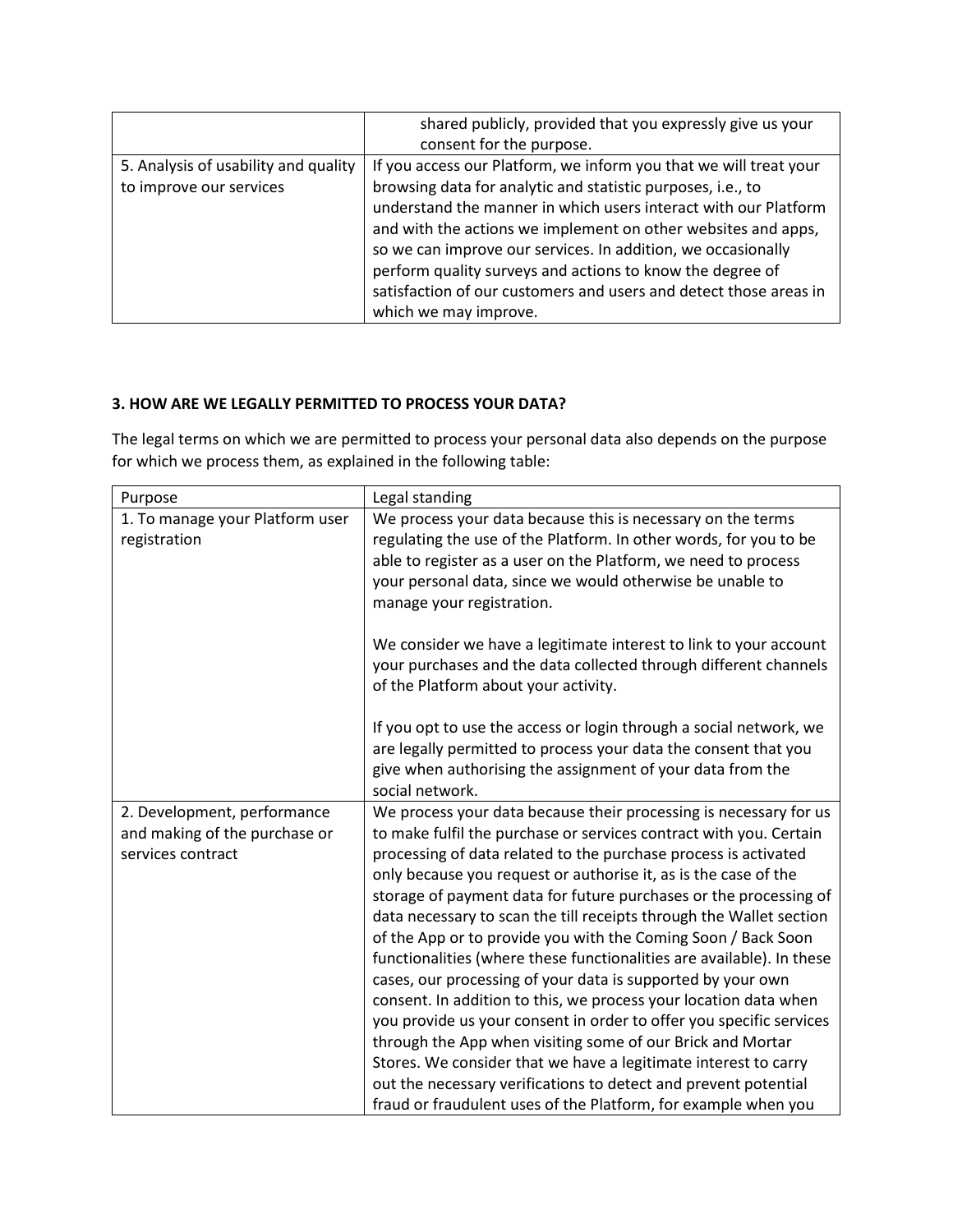|                                      | make a purchase or return. We that the processing of these data<br>is positive for all the parties involved: for you, as it allows us to<br>put in place measures to protect you against attempted fraud<br>perpetrated by third parties; for Us, as it allows us to avoid<br>unauthorised uses of the Platform; for all our customers and<br>society, as it also protects their interest by ensuring that<br>fraudulent activities are discouraged and detected when they do<br>occur.                                                                                                                                                                                    |
|--------------------------------------|----------------------------------------------------------------------------------------------------------------------------------------------------------------------------------------------------------------------------------------------------------------------------------------------------------------------------------------------------------------------------------------------------------------------------------------------------------------------------------------------------------------------------------------------------------------------------------------------------------------------------------------------------------------------------|
| 3. Customer Support                  | We consider that we have legitimate interest in answering the<br>requests or queries raised by you through the existing different<br>contact channels. We understand that the processing of these<br>data is also beneficial to you to the extent that it enables us to<br>assist you adequately and answer to the queries raised.                                                                                                                                                                                                                                                                                                                                         |
|                                      | When you get in touch with us, in particular, for the management<br>of incidents related to your order or the product/service acquired<br>through the Platform, the processing of your data is necessary to<br>perform the purchase contract.                                                                                                                                                                                                                                                                                                                                                                                                                              |
|                                      | When your request is related to the exercise of your rights on<br>which we inform you below, or to claims on our products or<br>services, we are legally permitted to process your data for<br>compliance with our legal obligations. 9 Purpose Legal standing                                                                                                                                                                                                                                                                                                                                                                                                             |
| 4. Marketing                         | We are legally permitted to process your data for marketing<br>purposes due to the consent that you give us, for example when<br>you accept receiving customized information through multiple<br>channels, when you accept receiving push notifications on your<br>device, when you configure it in the privacy settings of your<br>device, when you consent through the cookies settings or when<br>accepting the legal terms and conditions to participate in a<br>promotional action, or to publish your pictures on the Platform or<br>on our social networks' channels.                                                                                               |
|                                      | To offer you personalised services or to show you customised<br>information, whether on our Platform or those of third parties, as<br>well as to engage in data enrichment, we consider that we have a<br>legitimate interest to conduct a profiling with the information<br>that we have about you (such as your browsing, preferences or<br>purchase history) and the personal data that you have provided<br>us, such as the age range or language, since we understand that<br>the data processing of these data is also beneficial to you because<br>it allows you to improve your user experience and access the<br>information in accordance with your preferences. |
| 5. Analysis of usability and quality | We consider that we have a legitimate interest in analysing the<br>Platform usability and the user's satisfaction degree, since we<br>understand that the processing of these data is also beneficial for<br>you because the purpose is to improve the user experience and<br>provide a higher quality service.                                                                                                                                                                                                                                                                                                                                                            |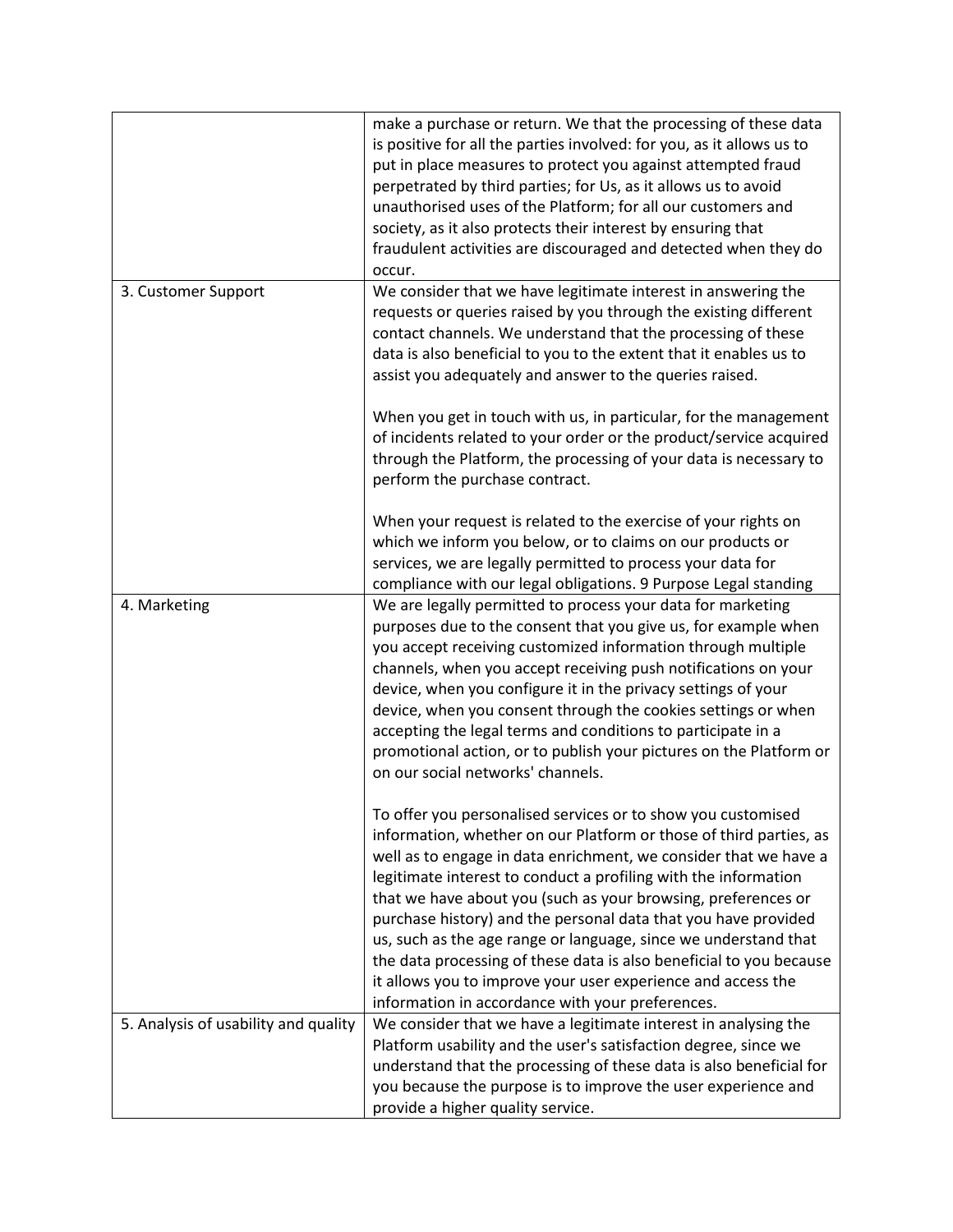# **4. HOW LONG WILL WE KEEP YOUR DATA?**

The time for which we will keep your data will depend on the purposes for which we process them, as explained below:

| Purpose                              | Time for which the data are kept                                     |
|--------------------------------------|----------------------------------------------------------------------|
| 1. To manage your Platform user      | We will process your data for the time during which you remain a     |
| registration                         | registered user (meaning, until you decide to unsubscribe).          |
| 2. Development, performance          | We will process your data for the time necessary to manage the       |
| and execution of the purchase or     | purchase of the products or services that you buy, including         |
| services contract                    | potential returns, complaints or claims related to the purchase of   |
|                                      | the product or service in question. Sometimes, we will only          |
|                                      | process the data until the time when you decide, as is the case of   |
|                                      | payment data that you requested us to store for future purchases     |
|                                      | (where this feature is available).                                   |
| 3. Customer Support                  | We will process your data for the time necessary to meet your        |
|                                      | request or application.                                              |
| 4. Marketing                         | We will process your data until you unsubscribe or cancel your       |
|                                      | subscription to the newsletter. Likewise, we will show you           |
|                                      | personalised ads until you change your device, browser and or        |
|                                      | cookies settings so that permission to do so is revoked. If you      |
|                                      | participate in promotional actions, we will keep the data during a   |
|                                      | six (6) months period from the end of the action.                    |
| 5. Analysis of usability and quality | We will process your data occasionally for the time during which     |
|                                      | we proceed to carry out a specific quality action or survey or until |
|                                      | we anonymise your browsing data.                                     |

Notwithstanding the fact that we will process your data for the time strictly necessary to achieve the purpose in question, we will subsequently keep them duly stored and protected for the time during which liability may arise for their processing, in compliance with legislation in force from time to time. Once each of the potential actions is timebarred we will proceed to delete the personal data.

# **5. DO WE SHARE YOUR DATA WITH THIRD PARTIES?**

To achieve the purposes mentioned in this Privacy Policy, we must give access to your personal data to entities of the Inditex Group and to third parties that provide us with support in the services that we offer your, i.e.:

- financial institutions,
- anti-fraud detection and prevention entities,
- **technological and analytical service providers,**
- providers and partners of services related to logistic, transport and delivery and/or their partner establishments,
- providers of customer support related services,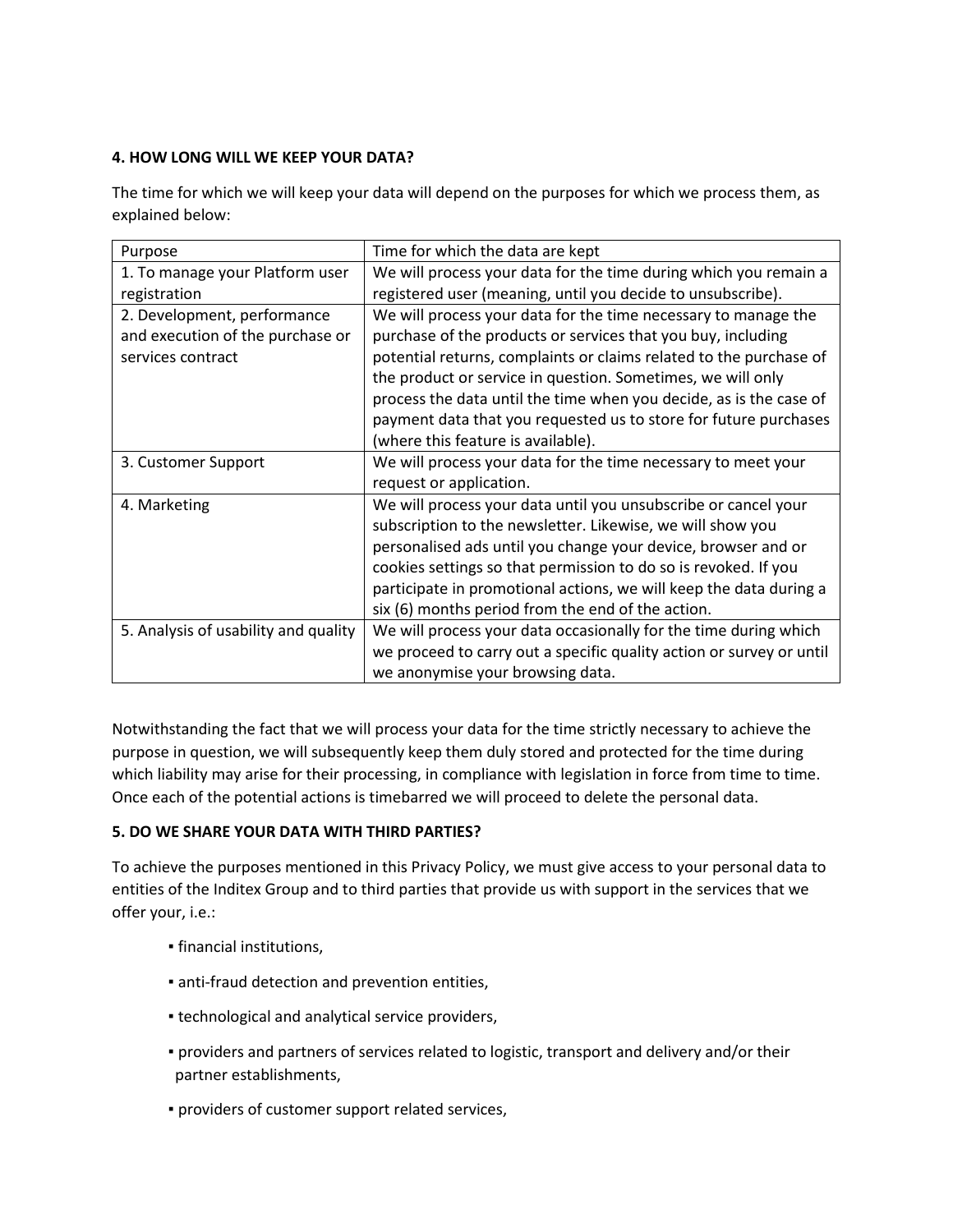▪ service providers and collaborators related to marketing and publicity, such as social media sites, advertising agencies or advertising partners.

For service efficiency purposes, some of these providers are located in territories outside the European Economic Area (EEA) where MONTERRA operates or South Africa where EVO E DIVERSITY SOUTH AFRICA is established. Some jurisdictions do not offer a level of data protection comparable to that of the European Union and/or South Africa. In such cases, we transfer your data with adequate safeguards and always keeping your data safe, using the most convenient international data transfer tools, in example the Standard Contractual Clauses and any relevant supplementary measures. You may consult the content of such the Standard Contractual Clauses through the following link: https://ec.europa.eu/info/law/law-topic/data-protection/datatransfers-outside-eu/model-contractstransfer-personal-data-third-countries\_en.

In addition, we inform you that we need to share your data with our parent company, Evo E Diversity, S.A. company, for compliance with the obligations of the parent company. Evo E Diversity, S.A. is subject to the laws applicable in the EEA which provide for an adequate level of protection of your data. 11 In the event that we sell or transfer all or a portion of our business or assets to other company within or outside, or have any other business operation implemented as a consequence of corporate reorganizations, we may disclose your personal data to the prospective receptor of such business or assets. Should such a sale or transfer occur, we will use reasonable efforts to direct the transferee to use personal information you have provided to us in a manner that is consistent with our Privacy Policy. In this case, we consider that we have legitimate interest consisting on the reorganization of our corporate structure. Furthermore, if you choose to use the Platform in different markets (i.e. by creating registered user accounts in different markets with the same e-mail address), We may need to disclose or transfer the information linked to your account or your activity to the companies of the brand operating in those markets, to the extent they are directly involved in the achievement of any of the purposes described in the section 2. We consider this is necessary in accordance with our mutual interests and preferences.

### **6. WHAT YOUR RIGHTS ARE WHEN MAKING YOUR DATA AVAILABLE TO US**

We undertake to keep your personal data confidential and to ensure that you may exercise your rights. Bearing that in mind, we Joint Controllers have agreed that you may exercise your rights free of charge by writing us an email to a single e-mail address (plants@monterra.online), simply informing us of the reason for your request and the right that you wish to exercise. If we consider this necessary to be able to identify you, we may request you to provide a copy of a document evidencing your identity. In addition, we may offer you with the possibility to exercise your rights and setting your privacy preferences when using some of our services, or by making available specific channels within our Platform.

In particular, notwithstanding the purpose or legal basis we use to process your data, you have the following rights:

• To request access to your personal data that we hold. We remind you that where you are a Platform registered user you may also consult this information in the relevant section of your online account.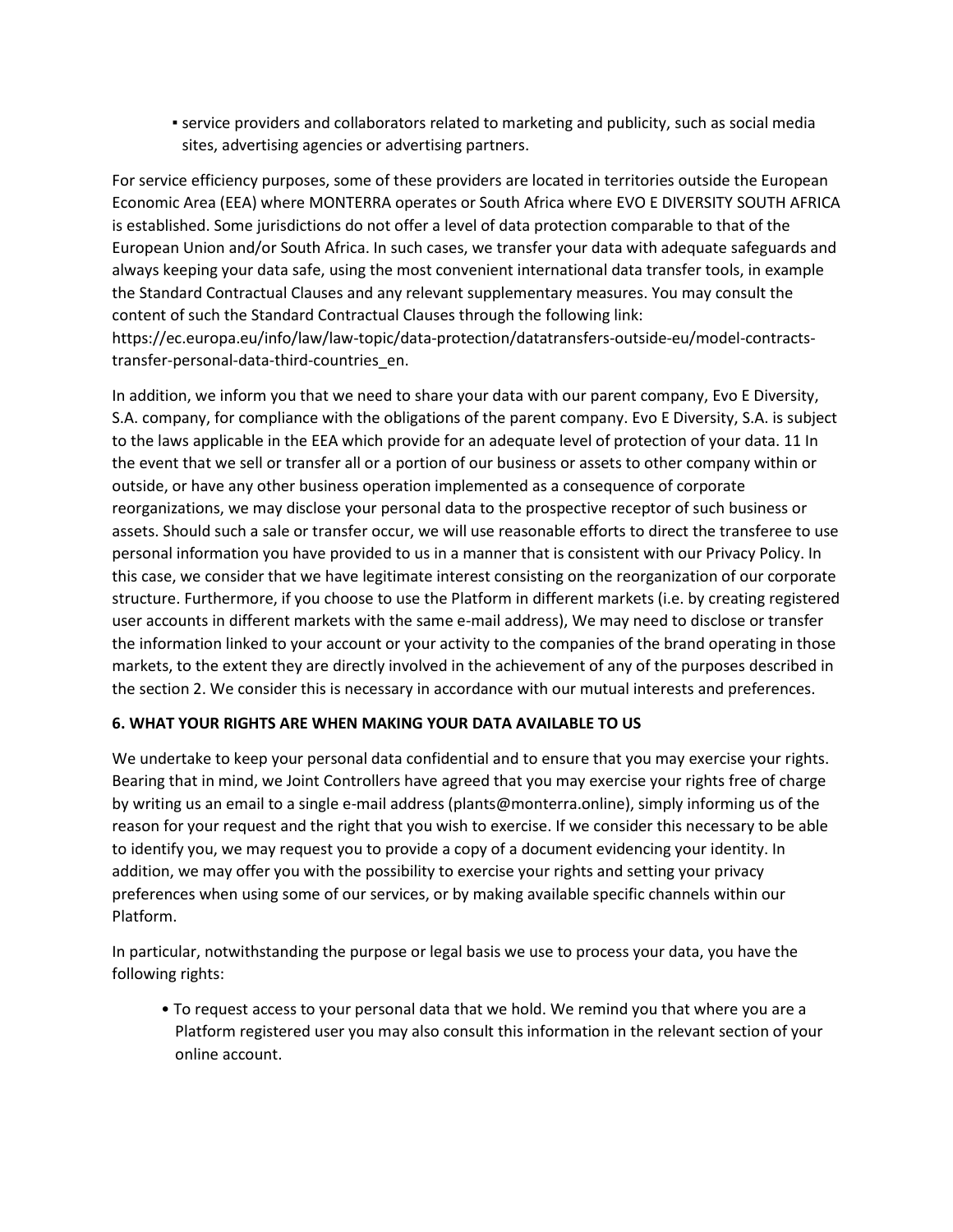- To request that we rectify the personal data that we hold. Please bear in mind that if you are a registered user on the Platform, you may also access the relevant personal data section of your online account to change or update your personal data. In any case, please take into account that, on actively making your personal data available to us through any procedure, you guarantee that they are true and accurate, and you undertake to notify to us any change or modification of your data. You will be liable for any loss or damage caused to the Platform or to the person responsible for the Platform or to any third party by reporting erroneous, inaccurate or incomplete information in the registration forms. Please remember that, as a general rule, you must provide us only with your own data, not with those of third parties, other than to the extent otherwise permitted in this Privacy Policy.
- To request that we erase your personal data to the extent that they are no longer necessary for the purpose for which we need to keep processing them, as we have explained above, or when we are no longer legally permitted to process them.
- To request that we cancel or limit the processing of your personal data, which entails that in certain cases you can request us to temporally suspend the processing of the data or that we keep them longer than necessary.

If you have given us your consent to process your data for any purpose, you also have the right to withdraw such consent at any time. Some of the circumstances in which you may withdraw your consent are detailed in section 2 where we explain for which purposes we process your data.

Should you not wish us to send information to third parties to show you ads, you can do it through several means such as changing your preferences on your device changing your preferences on your device, browser and/or cookies settings, reviewing the privacy policies and settings of the social media sites on which you have profiles or sending us an email to the above mentioned email address informing us of your request.

When we are legally permitted to process your data due to your consent or to for the purposes of a contract, as explained in section 3, you will also have the right to request the portability of your personal data. This means that you will have the right to receive the personal data that you made available to us in a structured, commonly used and machine-legible format, to be able to transmit them to another entity directly without impediments on our part.

In addition, where the processing of your data is based on our legitimate interest, you will also have the right to object to the processing of your data.

Finally, we inform you that you have the right to file a complaint or claim before the responsible data protection regulatory authority, in particular, before: The Information Regulator (South Africa): JD House, 27 Stiemens, Street Braamfontein, Johannesburg, South Africa, 2001. Email: [complaints.IR@justice.gov.za](mailto:complaints.IR@justice.gov.za) or<http://www.justice.gov.za/inforeg/>

# **7. WHAT HAPPENS WHEN YOU PROVIDE US WITH DATA OF THIRD PARTIES OR IF A THIRD PARTY HAS PROVIDED US WITH YOUR DATA?**